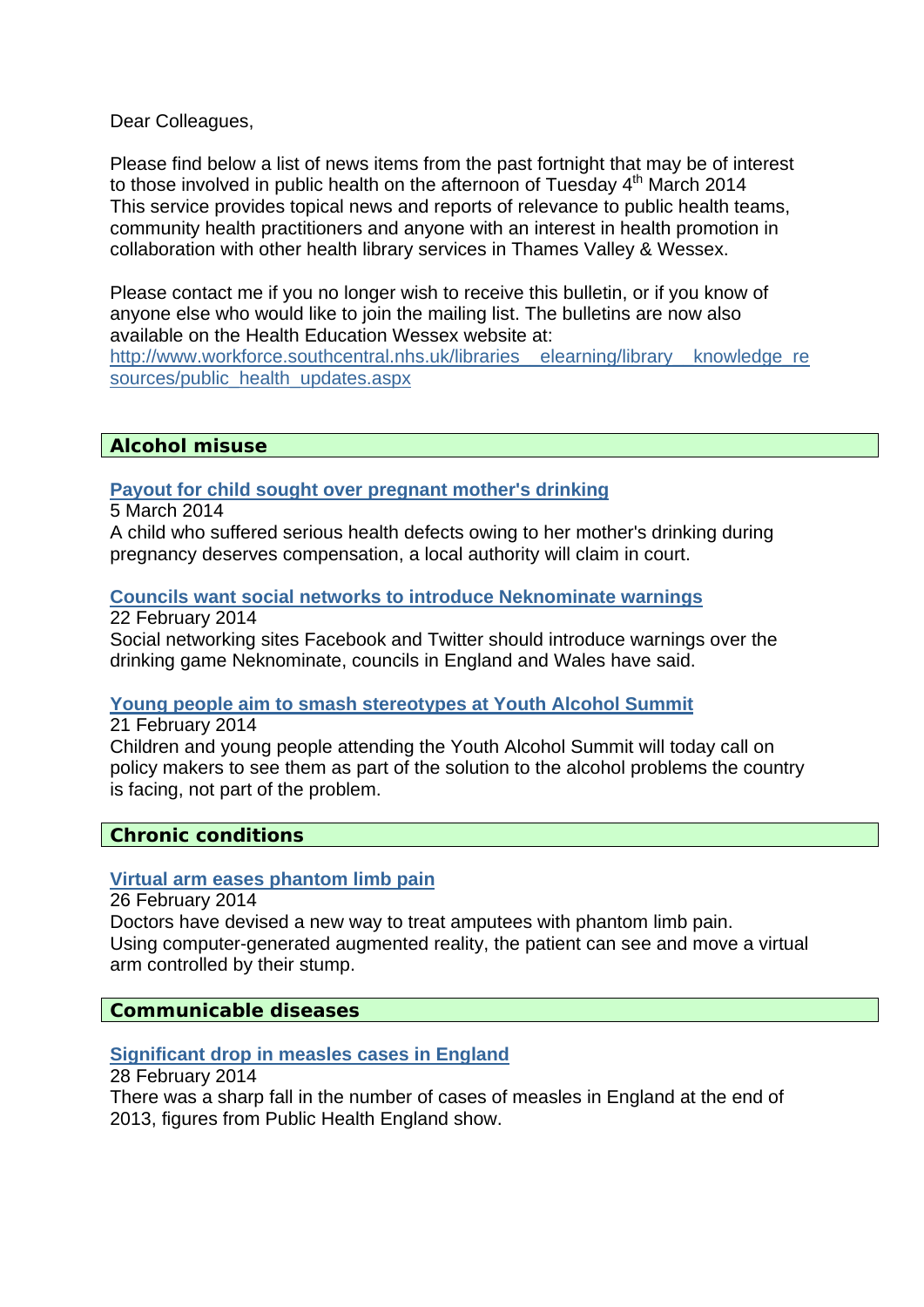### **[Rare 'polio-like' disease reports](http://www.bbc.co.uk/news/health-26289614)**

#### 24 February 2014

US doctors are warning of an emerging polio-like disease in California where up to 20 people have been infected.

### **Diet & nutrition**

# **[Is cooked meat linked to increased dementia risk?](http://www.nhs.uk/news/2014/02February/Pages/Cooking-meat-could-increase-dementia-risk.aspx)**

25 February 2014 Cooking meat "may" increase the risk of developing dementia, reports BBC News.

### **Drug Misuse**

### **[Baby-boomer drug and alcohol warning](http://www.bbc.co.uk/news/health-26353044)**

27 February 2014

There is a growing problem of drug and alcohol misuse among older people, as "baby-boomers" age, campaigners are warning.

# **Health protection**

# **[MMR first dose uptake in Wales hits new highs](http://www.bbc.co.uk/news/uk-wales-26436199)**

4 March 2014

The number of two-year-olds in Wales who have received the MMR vaccination has reached new highs, according to the latest figures.

# **[Flu jab "may cut" stroke risk by a quarter](http://www.nhs.uk/news/2014/02February/Pages/Flu-jab-may-cut-stroke-risk-by-a-quarter.aspx)**

21 February 2014 A recent report has revealed that people who have the seasonal flu jab are 24% less likely to suffer a stroke, according to The Daily Telegraph

# **Health services administration**

#### **[A Sliding Doors moment for the NHS?](http://www.bbc.co.uk/news/health-26432914)**

5 March 2014

Sliding Doors is a film that strikes a chord with many people. It alternates between two parallel universes based on the two paths the central character's life could take depending on whether or not she catches a train. Life - as it was for Gwyneth Paltrow in the 1998 movie - is full of these "what if?" moments. The same is true for the NHS.

# **HIV & AIDS**

#### **[HIV teens survived against the odds](http://www.bbc.co.uk/news/health-26382673)**

# 2 March 2014

In the 1990s, thousands of babies born with HIV in Zimbabwe died in infancy, as today's cheap life-saving drugs were not available in sub-Saharan Africa. But to the great surprise of doctors, there are thousands of teenagers who have lived with HIV for more than a decade.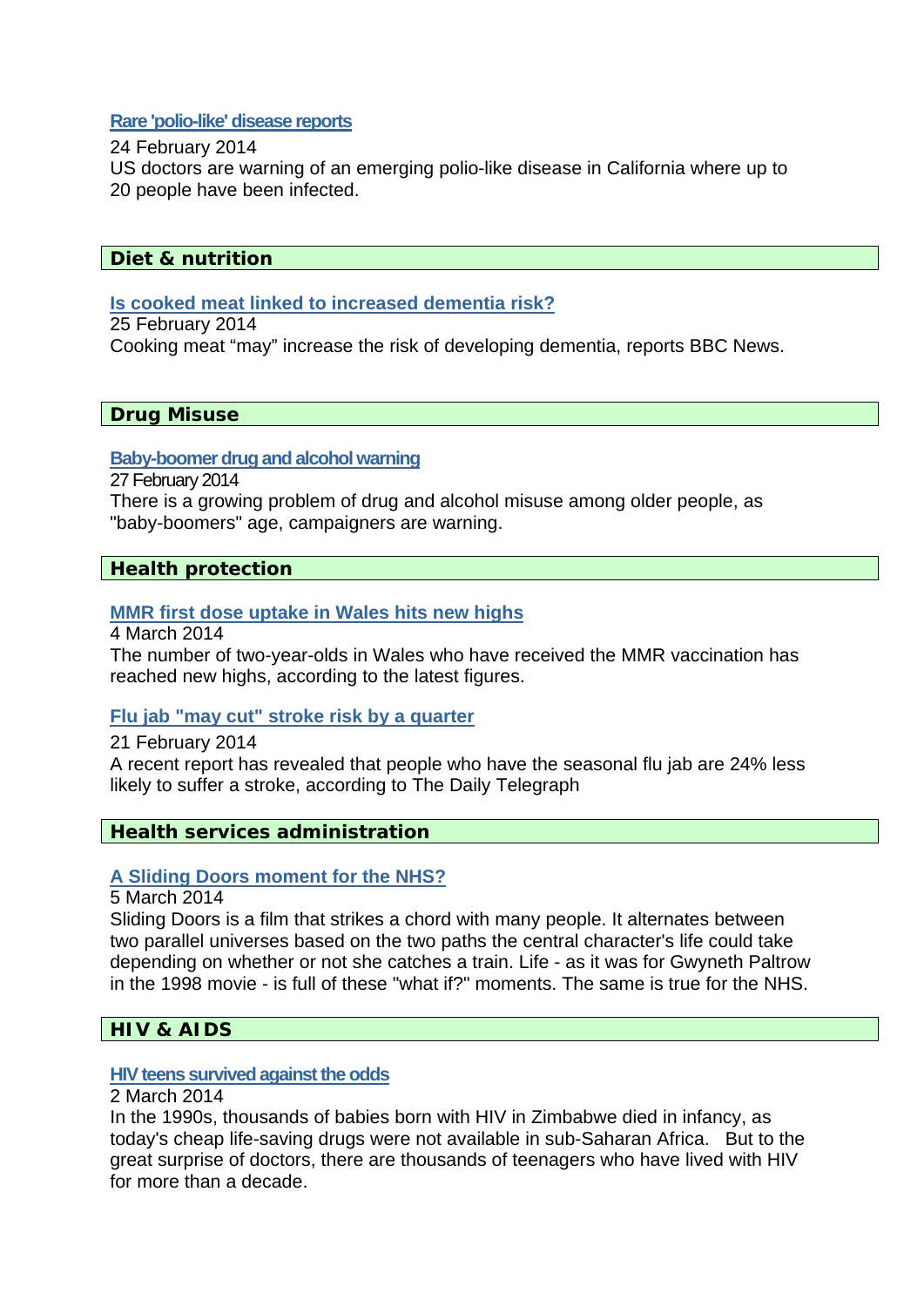# **Infant & child health**

### **[Child health problems 'linked to father's age'](http://www.bbc.co.uk/news/health-26355415)**

27 February 2014

A wide range of disorders and problems in school-age children have been linked to delayed fatherhood in a major study involving millions of people.

### **[Is breast milk really best, American study asks](http://www.nhs.uk/news/2014/02February/Pages/Breast-milk-no-better-than-bottled-researcher-claims.aspx)**

27 February 2014

"Breast milk is 'no better for a baby than bottled milk' and it increases the risk of [asthma](http://www.nhs.uk/conditions/Asthma/Pages/Introduction.aspx), expert claims," reports the Mail Online. The news comes from a large US study of children aged 4 to 14 looking at whether [breastfeeding](http://www.nhs.uk/Conditions/pregnancy-and-baby/Pages/why-breastfeed.aspx) is associated with better health and academic outcomes.

### **Men's health**

### **[20% rise in penile cancer: are STIs to blame?](http://www.nhs.uk/news/2014/02February/Pages/penis-cancer-cases-up-20-percent-between-1979-and-2009.aspx)**

19 February 2014

"The rise of penis cancer: Cases soar by 20%, amidst fears that symptoms are being misdiagnosed as STDs," reports the Mail Online.

# **Mental health**

### **[Psychological abuse 'should be a made crime'](http://www.bbc.co.uk/news/uk-26444731)**

5 March 2014

Psychological abuse should be made a crime in England and Wales in order to save more victims of domestic violence, campaigners have said.

# **[Childhood nightmares link to psychotic experiences](http://www.nhs.uk/news/2014/03March/Pages/Childhood-nightmares-link-to-psychotic-experiences.aspx)**

3 March 2014

"Regular nightmares in childhood may be an early warning sign of psychotic disorders," BBC News reports.

# **[Mental health and community health providers to be inspected from April](http://www.cqc.org.uk/public/news/mental-health-and-community-health-providers-be-inspected-april)**

24 February 2014

CQC have announced the second group of mental health and community health providers that will be inspected as part of their [new approach to inspecting specialist](http://www.cqc.org.uk/media/cqc-unveils-new-approach-inspecting-specialist-mental-health-services)  [mental health services](http://www.cqc.org.uk/media/cqc-unveils-new-approach-inspecting-specialist-mental-health-services).

#### **[Could electroconvulsive therapy zap worst nightmares?](http://www.bbc.co.uk/news/health-26255462)**

23 February 2014 Electroconvulsive therapy (ECT)…can be used to erase memories, Dutch researchers have found - raising hopes of a new treatment for post-traumatic stress disorder.

# **[How does commuting affect wellbeing?](http://www.bbc.co.uk/news/health-26190236)**

### 22 February 2014

The daily commute to work is something to be put up with rather than enjoyed, yet how we get there and how long it takes has an impact on how we feel.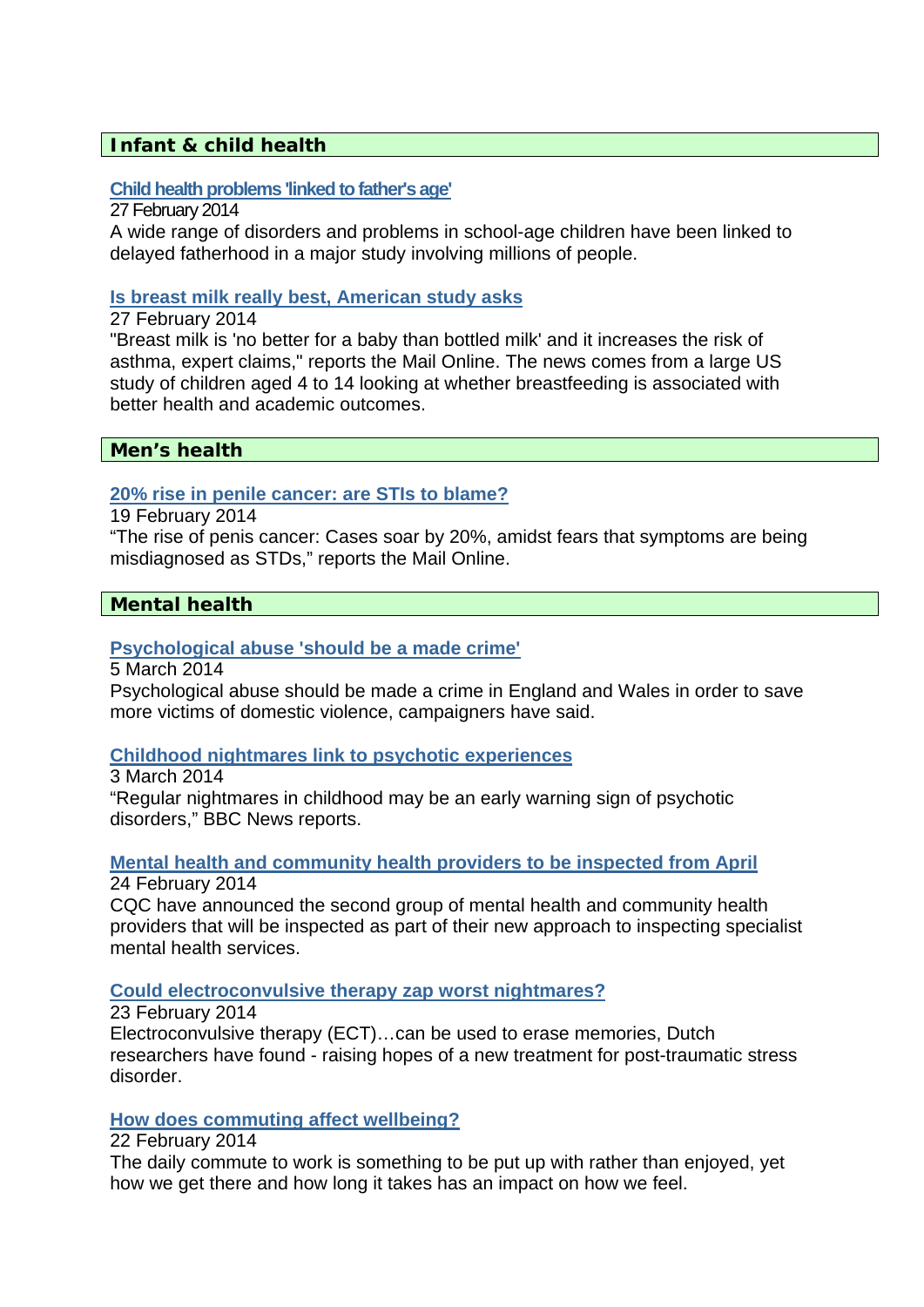# **[What type of people choose assisted suicide?](http://www.nhs.uk/news/2014/02February/Pages/What-type-of-people-choose-assisted-suicide.aspx)**

#### 20 February 2014

"Women, divorcees and atheists are most likely to choose assisted suicide," the Mail Online reports, "with nearly 20% saying they are 'simply weary of life'".

# **Obesity**

# **[Sugar tax may be necessary, England's chief medical officer says](http://www.bbc.co.uk/news/health-26442420)**

# 5 March 2014

A sugar tax may have to be introduced to curb obesity rates, the chief medical officer for England has said.

# **[How seaweed could slow the obesity tidal wave](http://www.nhs.uk/news/2014/03March/Pages/How-seaweed-could-slow-the-obesity-tidal-wave.aspx)**

3 March 2014

UK researchers have looked at alginates that occur naturally in "kelp" seaweed (the variety that resembles large blades). They found that these alginates may help reduce the amount of fat the body digests.

# **[C-section birth 'link to later obesity'](http://www.bbc.co.uk/news/health-26355416)**

27 February 2014

People born by Caesarean section are more likely to be obese later in life than those born naturally, a large analysis suggests.

### **[Women have more obesity treatment](http://www.bbc.co.uk/news/health-26355413)**

26 February 2014

More than twice the number of women than men needed hospital treatment because of their waistline, figures for England show.

# **[Obese people in Wales 'denied' life saving treatment](http://www.bbc.co.uk/news/uk-wales-26334460)**

25 February 2014

Obese people in Wales are being denied access to life saving treatments, a leading group of surgeons has said.

# **Older people**

# **[Pensioner denied chance to die at home beside his brother](http://www.ombudsman.org.uk/about-us/news-centre/press-releases/2014/pensioner-denied-chance-to-die-at-home-beside-his-brother)**

3 March 2014

A retired South Yorkshire miner was prevented from going home to die beside the brother he had lived with his whole life, because of a string of errors by the five organisations tasked with looking after him, an investigation has found.

# **[Could food bags help reduce hospital readmissions?](http://www.bbc.co.uk/news/health-26319506)**

24 February 2014

Elderly hospital patients who have no one to care for them are being given food bags containing basic provisions to help them cope after they have been discharged.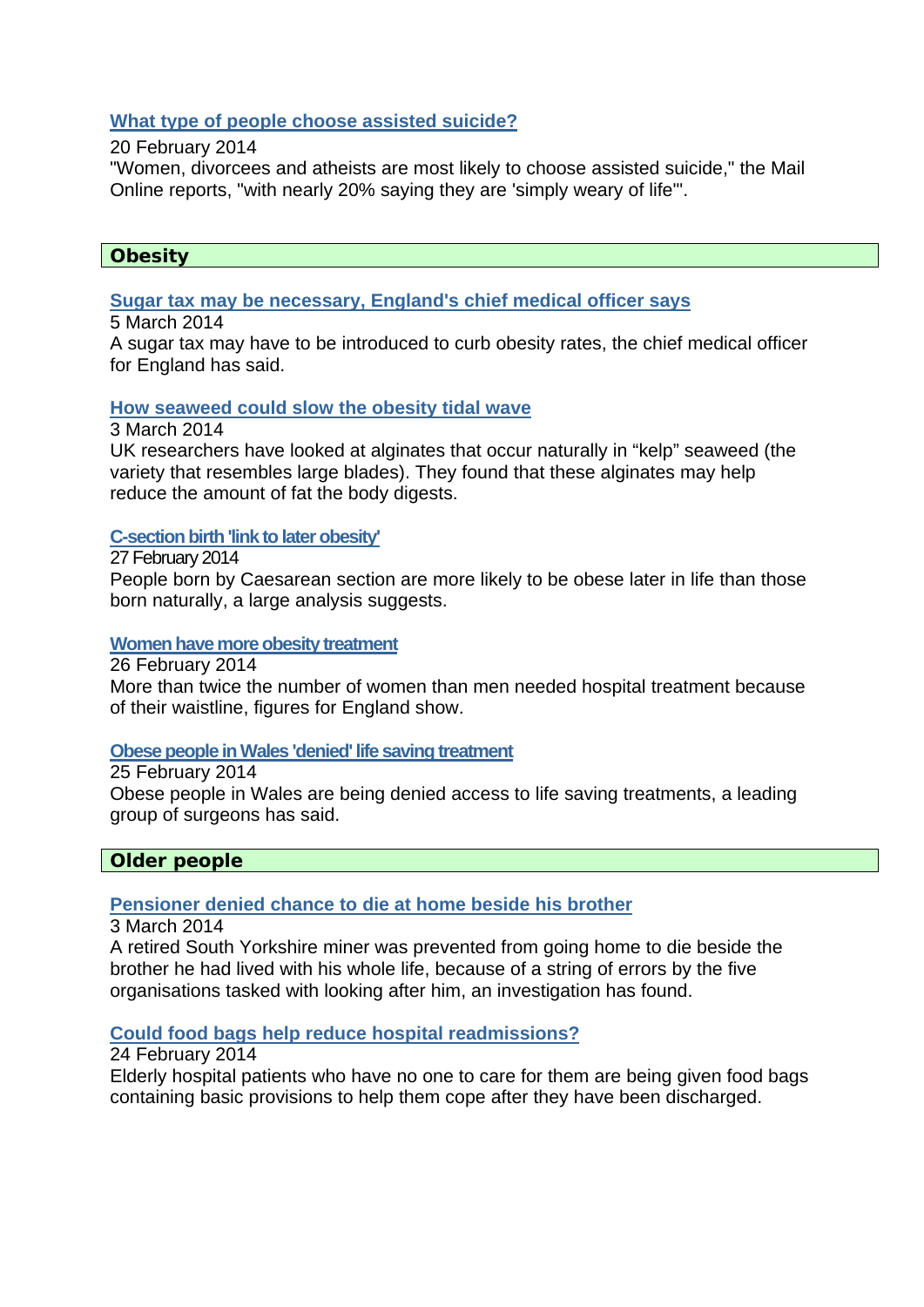# **Oral health**

### **[Gum disease may be linked to arthritis](http://www.nhs.uk/news/2014/02February/Pages/Gum-disease-may-be-linked-to-arthritis.aspx)**

#### 26 February 2014

"Brushing your teeth well could help prevent arthritis," the Mail Online advises after scientists found that the bacteria that causes [gum disease](http://www.nhs.uk/Conditions/Gum-disease/Pages/Introduction.aspx) – P. gingivalis – may also damage joints. But the Mail's advice – though well meaning – is premature. This study involved mice and did not assess whether tooth brushing reduced the risk of arthritis.

### **Physical activity**

# **[Cycling safety – a special report](http://www.nhs.uk/news/2014/02February/Pages/Cycling-safety-a-special-report.aspx)**

24 February 2014

Is cycling a great way to get fit and save money on transport costs, or an increasingly dangerous pastime? Are cyclists aggressive lycra louts who jump red lights, or innocent victims of inconsiderate white van drivers and HGVs?

# **Safety & accident prevention**

### **[Patients 'are safer with better-educated nurses'](http://www.nhs.uk/news/2014/02February/Pages/Fewer-nurses-may-lead-to-increased-mortality-rate.aspx)**

26 February 2014

"Fewer nurses educated to degree level putting patients' lives at risk, study finds," The Independent reports. A Europe-wide study suggests that nurse education and patient to nursing staff ratios may impact on patient outcomes.

# **Smoking**

### **[Passive smoking 'damages children's arteries'](http://www.bbc.co.uk/news/health-26432111)**

5 March 2014

Passive smoking causes lasting damage to children's arteries, prematurely ageing their blood vessels by more than three years, say researchers.

#### **Social & economic issues**

**[UN body criticises US states' cannabis legalization](http://www.bbc.co.uk/news/world-us-canada-26432776)**

4 March 2014

A UN illegal drugs body has criticised 2012 moves in two US states to legalise recreational use of marijuana.

#### **[Domestic violence 'wake-up call' issued by watchdog](http://www.bbc.co.uk/news/education-26340281)**

26 February 2014 Doctors and nurses should receive special training so they can recognise the signs of domestic violence and ask questions, the health watchdog says.